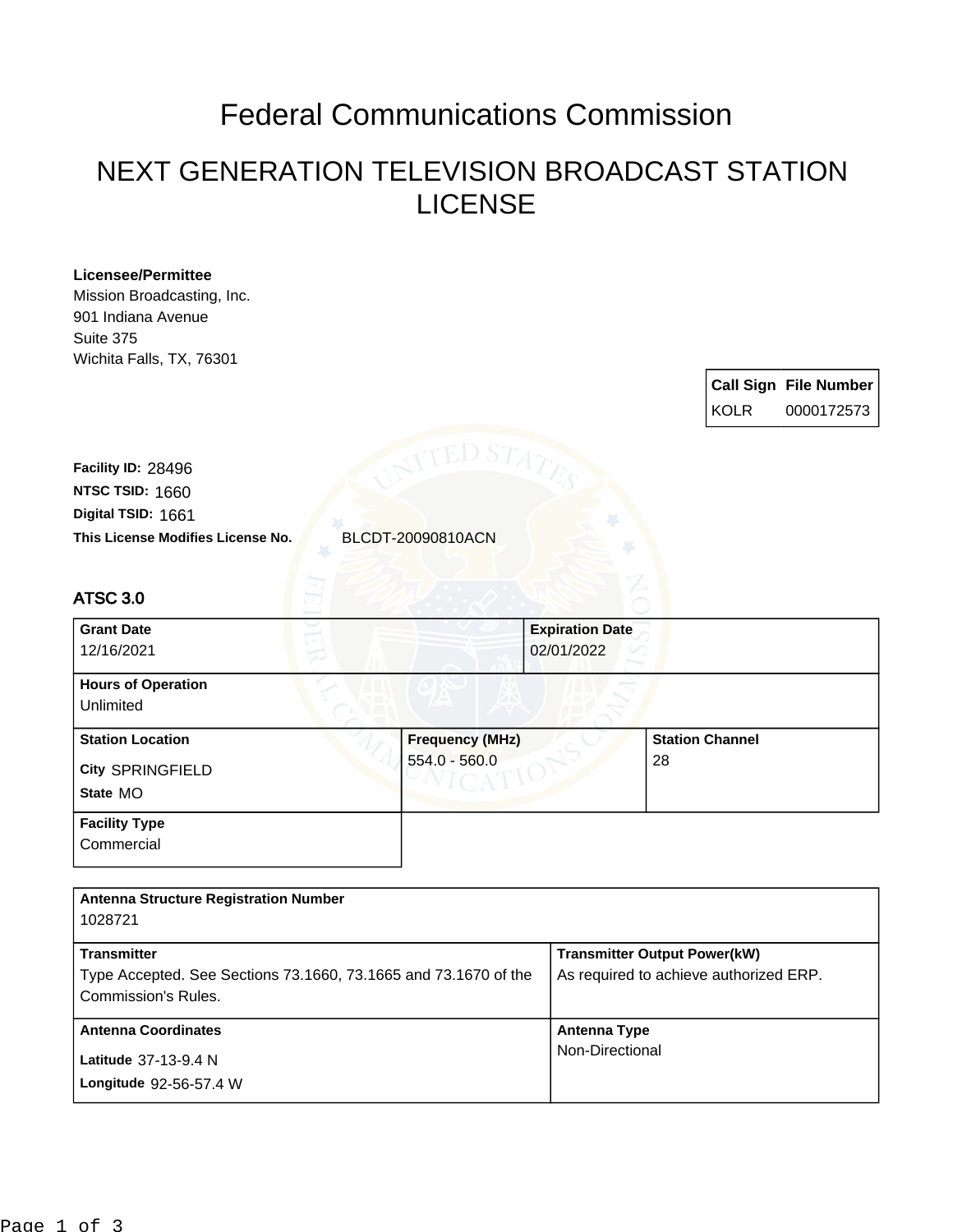| <b>Description of Antenna</b>                                   |                                                   |
|-----------------------------------------------------------------|---------------------------------------------------|
| Make MCI                                                        |                                                   |
| <b>Model 9551516</b>                                            |                                                   |
| Antenna Beam Tilt (Degrees Electrical)                          | Antenna Beam Tilt (Degrees Mechanical @           |
| 0.75                                                            | <b>Degrees Azimuth)</b>                           |
|                                                                 | Not Applicable                                    |
| <b>Major Lobe Directions</b>                                    | <b>Maximum Effective Radiated Power (Average)</b> |
| N/A                                                             | 1000 kW                                           |
|                                                                 | 30.00 DBK                                         |
| <b>Height of Radiated Center Above Ground (Meters)</b>          | <b>Height of Radiated Center Above Mean Sea</b>   |
| 452.9                                                           | Level (Meters)                                    |
|                                                                 | 933.0                                             |
| <b>Height of Radiated Center Above Average Terrain (Meters)</b> | <b>Overall Height of Antenna Structure Above</b>  |
| 493                                                             | <b>Ground (Meters)</b>                            |
|                                                                 | See the registration for this antenna structure.  |
|                                                                 |                                                   |

| <b>Waivers/Special Conditions</b><br><b>ATSC 1.0</b> |                        |                        | <b>KOLR</b>            | <b>Call Sign Facility ID</b><br>28496 |
|------------------------------------------------------|------------------------|------------------------|------------------------|---------------------------------------|
| <b>Grant Date</b>                                    |                        | <b>Expiration Date</b> |                        |                                       |
| 12/16/2021                                           |                        | 02/01/2022             |                        |                                       |
| <b>Hours of Operation</b><br>Unlimited               |                        |                        |                        |                                       |
| <b>Station Location</b>                              | <b>Frequency (MHz)</b> |                        | <b>Station Channel</b> |                                       |
| City SPRINGFIELD                                     | 192.0 - 198.0          |                        | 10                     |                                       |
| State MO                                             |                        |                        |                        |                                       |
| <b>Facility Type</b><br>Commercial                   |                        |                        |                        |                                       |

| <b>Transmitter Output Power(kW)</b><br>As required to achieve authorized ERP. |
|-------------------------------------------------------------------------------|
|                                                                               |